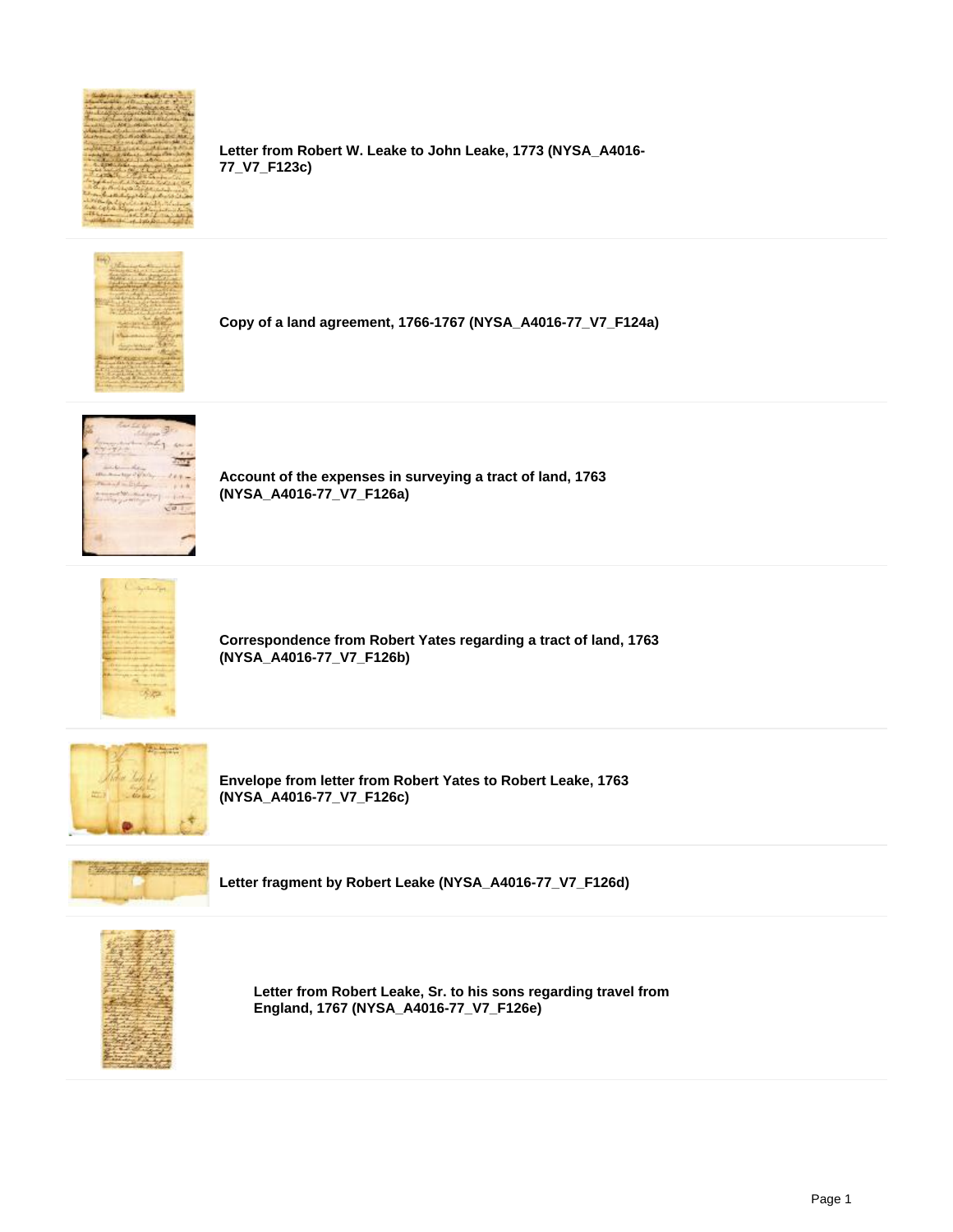

**Letter from Robert Leake, Sr. to Robert W. Leake on business advice, 1771 (NYSA\_A4016-77\_V7\_F127a)**



**Letter from Robert Leake, Sr. to Robert W. Leake regarding a land transaction, 1771 (NYSA\_A4016-77\_V7\_F127b)**



**Letter from John Leake to Robert W. Leake, 1774 (NYSA\_A4016- 77\_V7\_F127c)**



**Letter from Robert Leake to John Griffiths, 1772 (NYSA\_A4016- 77\_V7\_F128a)**



**Agreement for Nathan Oaks to build a saw mill, 1772 (NYSA\_A4016- 77\_V7\_F128b)**



**Letter from Robert Leake, Sr. to his son, offering financial advice, 1774 (NYSA\_A4016-77\_V7\_F128c)**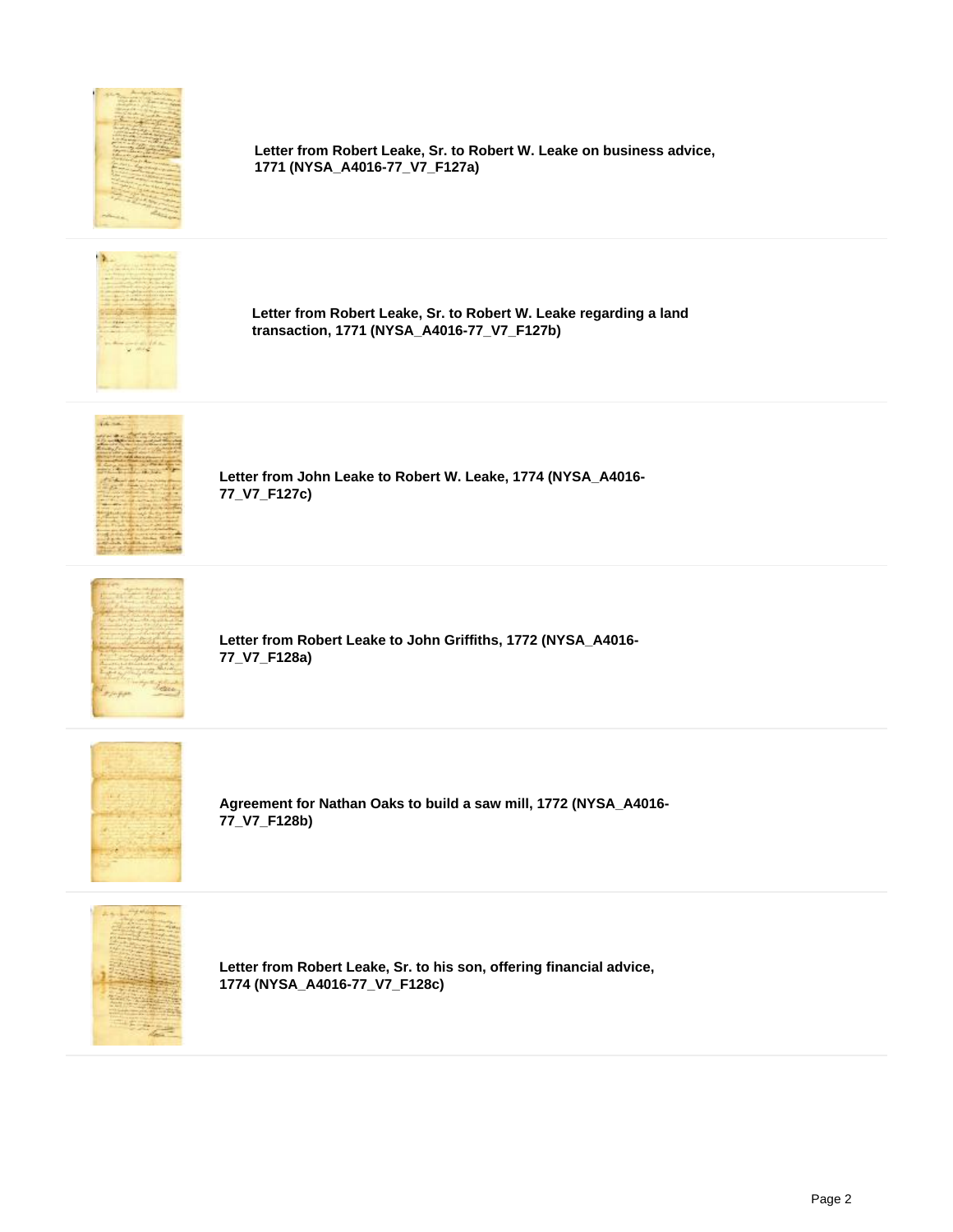

**Extract of letters Patent, 1776 (NYSA\_A4016-77\_V7\_F128d)**



**Envelope for letter to Robert William Leake, circa 1772 (NYSA\_A4016- 77\_V7\_F128e)**



**Letter from John G. Leake to Robert W. Leake, 1772 (NYSA\_A4016- 77\_V7\_F129a)**



**Letter from Robert Leake, Sr. to his son, regarding the sale of land, 1772 (NYSA\_A4016-77\_V7\_F129b)**



**Letter from Mr. Sawyer to Robert Yates, 1771 (NYSA\_A4016- 77\_V7\_F129c)**



**Letter from John G. Leake to Robert W. Leake, 1772 (NYSA\_A4016- 77\_V7\_F129d)**



**Letter from Robert Leake, Sr., to Robert W. Leake regarding business, 1772 (NYSA\_A4016-77\_V7\_F129e)**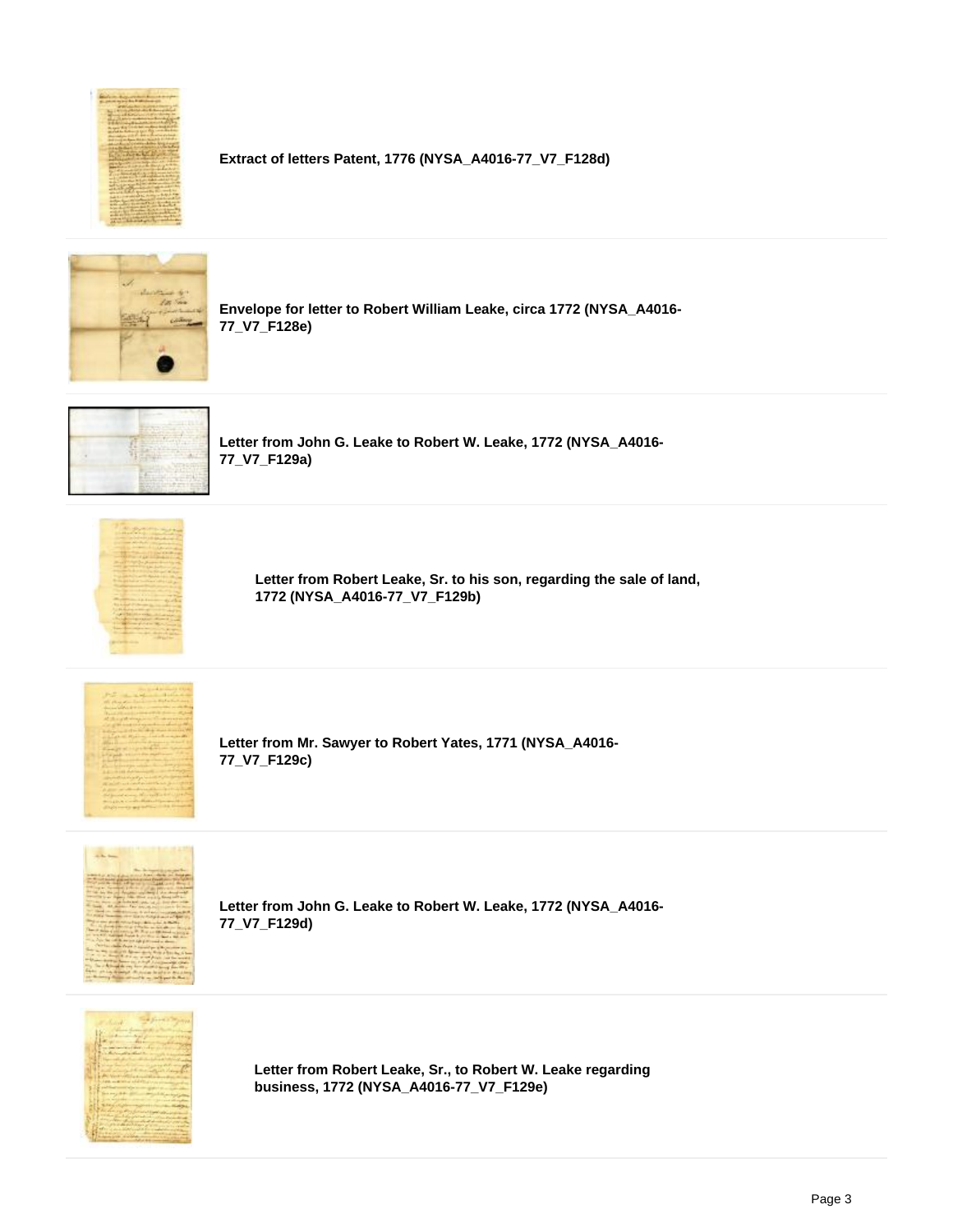

**Account book excerpt, 1771-1773 (NYSA\_A4016-77\_V7\_F129f)**



**Document regarding the will of Robert Leake, Sr., 1774 (NYSA\_A4016- 77\_V7\_F130a)**



**Statement of debts owed to John Leake, 1771 (NYSA\_A4016- 77\_V7\_F130b)**



**Letter from Robert W. Leake to John G. Leake, 1774 (NYSA\_A4016- 77\_V7\_F130c)**



**Letter from Robert W. Leake to John G. Leake, 1774 (NYSA\_A4016- 77\_V7\_F130d)**



**Letter from John G. Leake to Robert W. Leake, 1773 (NYSA\_A4016- 77\_V7\_F130e)**



**Letter from John Leake to Robert W. Leake on the death of their father, 1773 (NYSA\_A4016-77\_V7\_F130f)**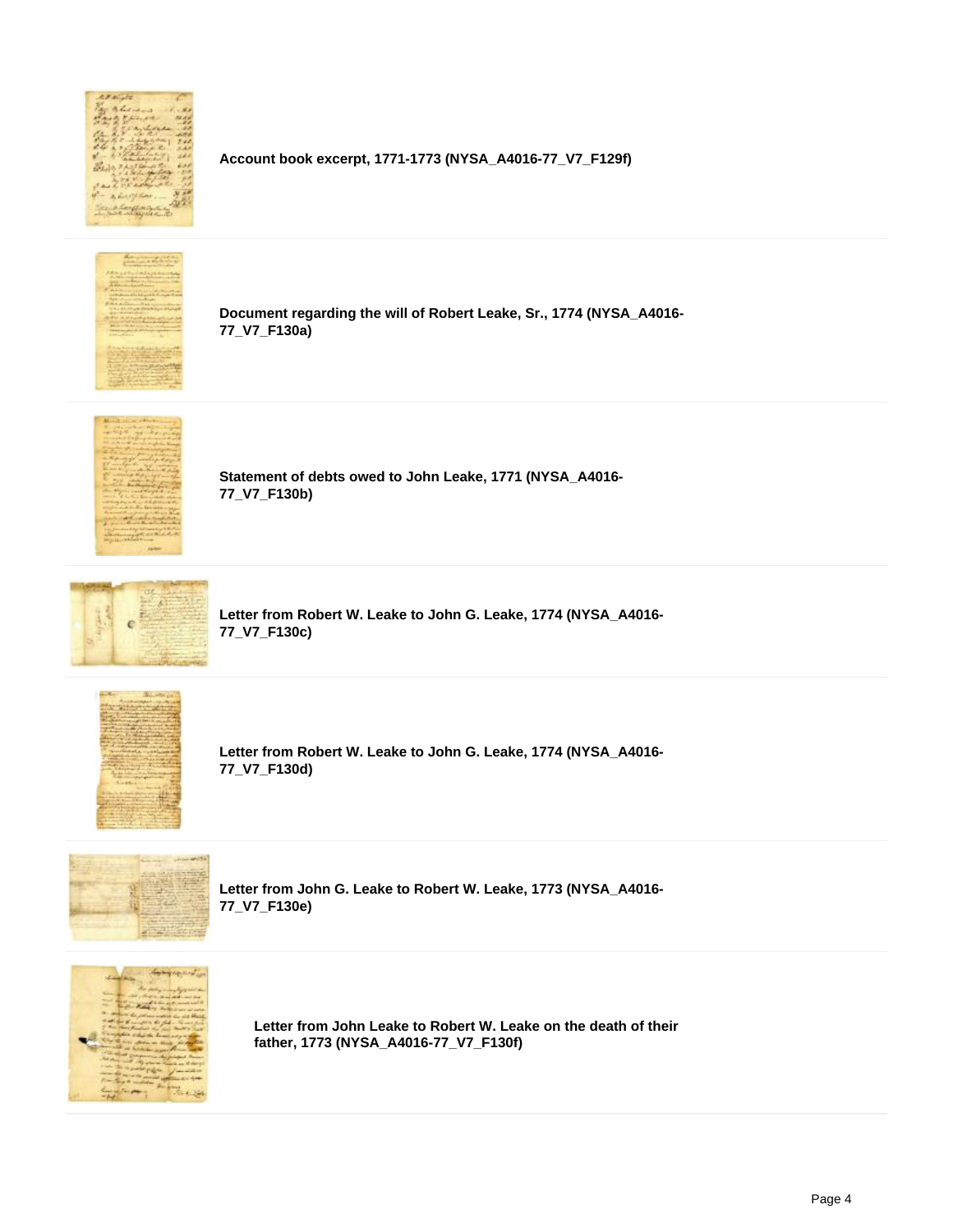

**Statement in which John Leake grants Robert W. Leake power of attorney, 1774 (NYSA\_A4016-77\_V7\_F130g)**



**Articles of agreement between William Shephard and Robert W. Leake, 1774 (NYSA\_A4016-77\_V7\_F131a)**



**Agreement between William Shephard and Robert W. Leake, 1774 (NYSA\_A4016-77\_V7\_F131c)**



**Letter from John G. Leake to Robert W. Leake, 1774 (NYSA\_A4016- 77\_V7\_F131d)**



**Letter from John G. Leake to Robert W. Leake, 1774 (NYSA\_A4016- 77\_V7\_F131e)**



**Letter from Robert W. Leake to John G. Leake, 1774 (NYSA\_A4016- 77\_V7\_F132a)**



**Partial letter, probably from Robert W. Leake to his father, circa 1772 (NYSA\_A4016-77\_V7\_F132c)**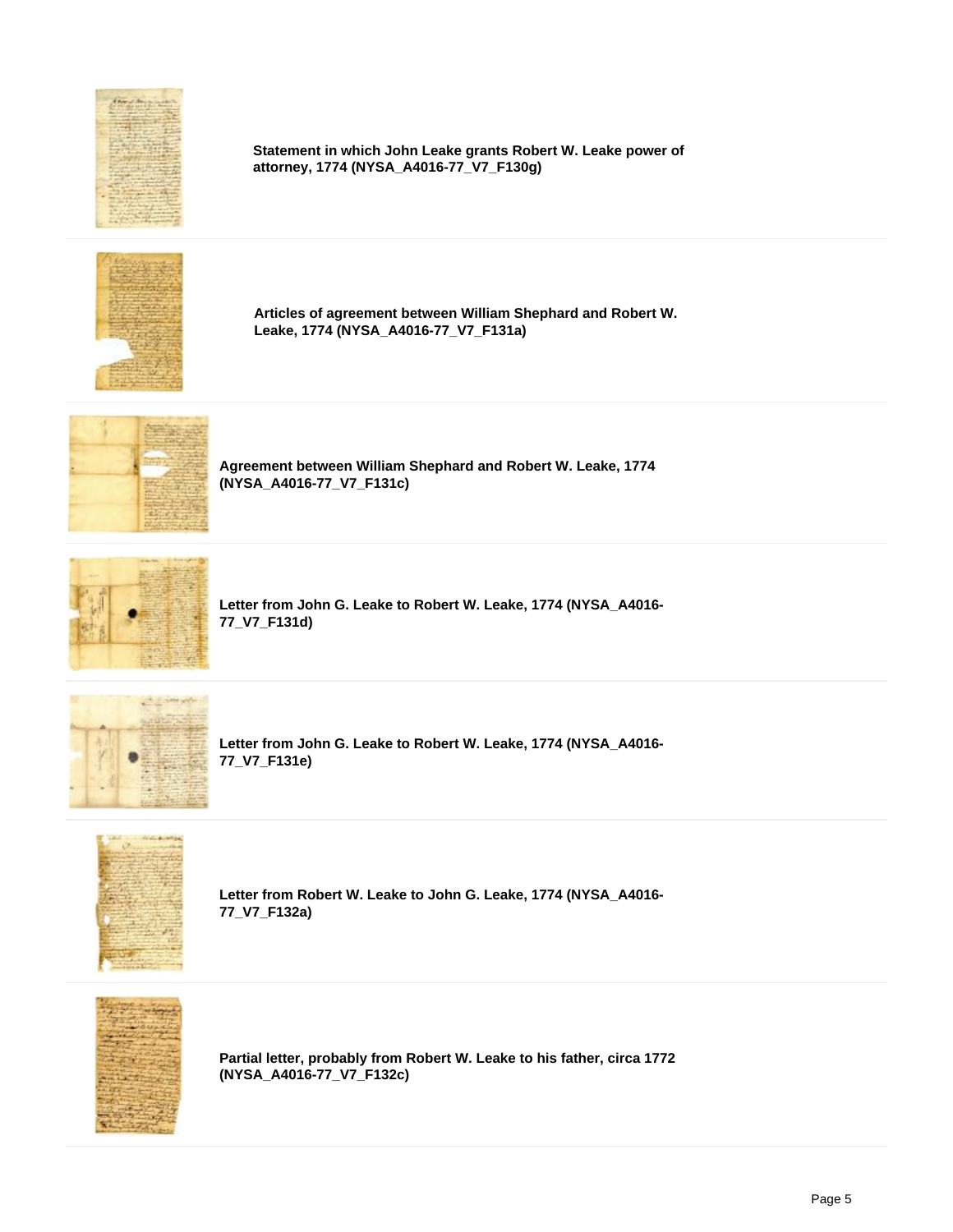

**Letter from Robert W. Leake to John G. Leake, 1774 (NYSA\_A4016- 77\_V7\_F132d)**



**Letter from John Leake to Robert W. Leake regarding business, 1774 (NYSA\_A4016-77\_V7\_F132e)**



**Letter from Robert W. Leake to John G. Leake, 1774 (NYSA\_A4016- 77\_V7\_F132f)**



**Contract between Robert Leake and James Perkins, 1771 (NYSA\_A4016-77\_V7\_F133)**



**Four page letter from John Leake to Robert W. Leake, 1775 (NYSA\_A4016-77\_V7\_F137a)**



**Letter from Moses Clement regarding debt, 1779 (NYSA\_A4016- 77\_V7\_F137b)**



**Two page letter from Robert W. Leake to John Leake, 1775 (NYSA\_A4016-77\_V7\_F137c)**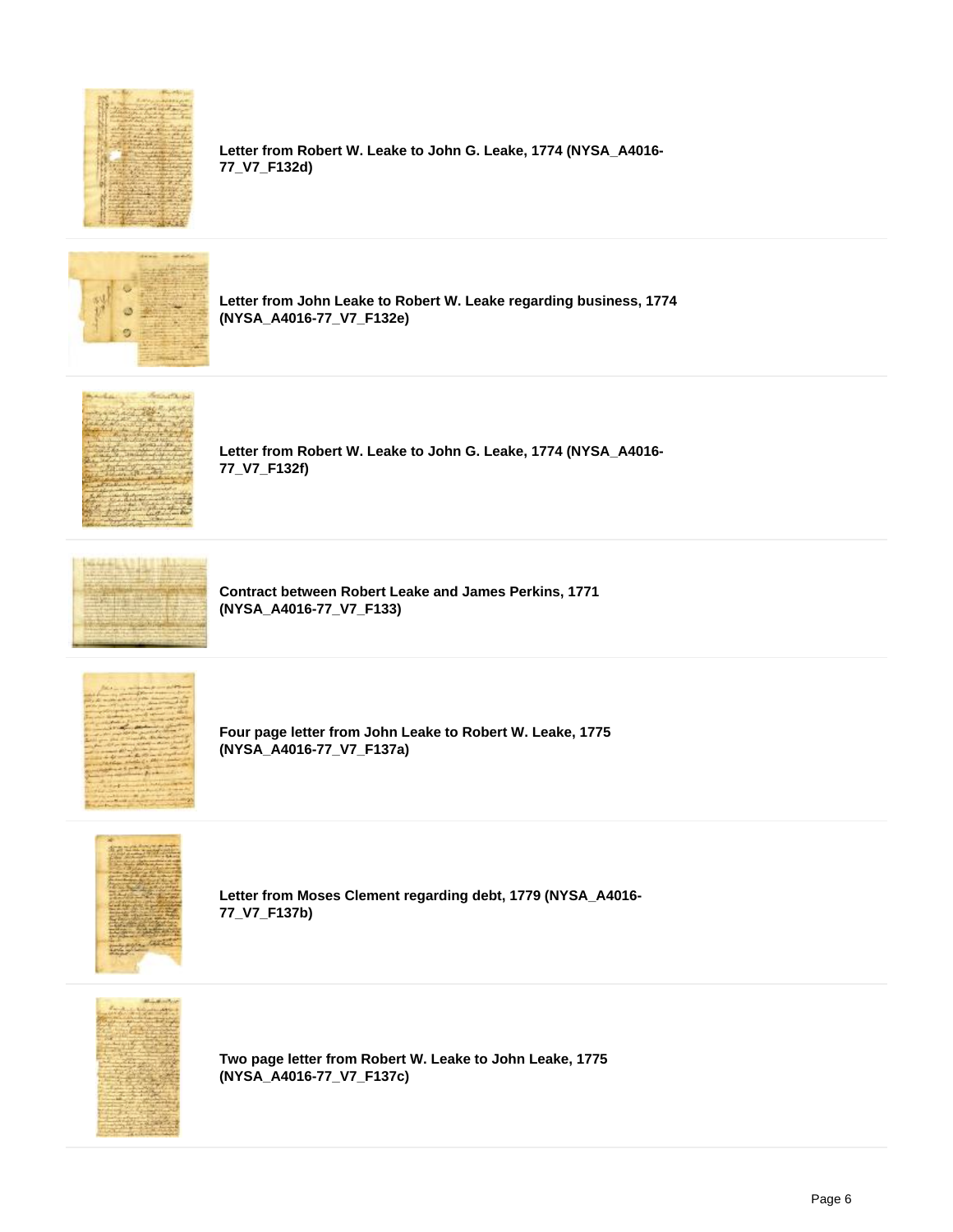

**Two page letter from John Leake to Robert W. Leake, 1775 (NYSA\_A4016-77\_V7\_F138a)**



**Baptismal certificate of Robert William Leake, circa 1770 (NYSA\_A4016-77\_V7\_F139a)**



**Receipt for a bond, 1776 (NYSA\_A4016-77\_V7\_F139c)**



**Receipt for payment, 1776 (NYSA\_A4016-77\_V7\_F139d)**



**Letter to the Albany Committee, 1777 (NYSA\_A4016-77\_V7\_F139f-g)**



**Letter to the Albany Committee, 1777, part 2 (NYSA\_A4016- 77\_V7\_F139g)**



**List of lands sold and rented, crica 1774 (NYSA\_A4016-77\_V7\_F139h)**



**Record of ownership of a lot, circa 1774 (NYSA\_A4016-77\_V7\_F140b)**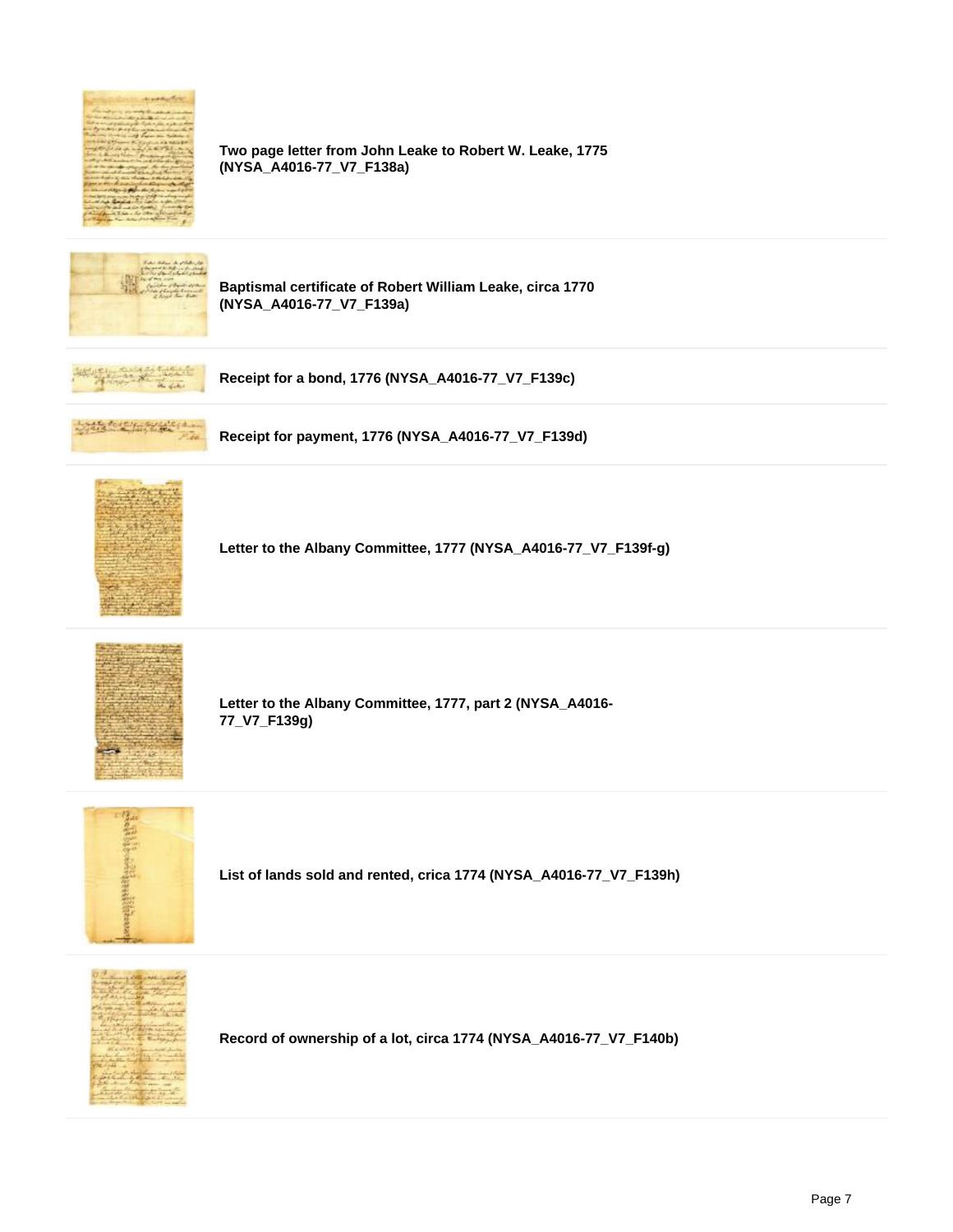

**List of charges for household items, circa 1773 (NYSA\_A4016- 77\_V7\_F140c)**



**Personal document, 1772 (NYSA\_A4016-77\_V7\_F140e)**



**Letter from Ann Leake to Robert W. Leake, 1775 (NYSA\_A4016- 77\_V7\_F141a)**



**Letter from John Leake to Robert W. Leake, 1775 (NYSA\_A4016- 77\_V7\_F142a)**



**Letter regarding a land purchase, 1775 (NYSA\_A4016-77\_V7\_F142c)**



**Receipt from Samuel Hallsted to Robert Leake, 1775 (NYSA\_A4016- 77\_V7\_F142d)**



**An Act for the Amendment of the Law Directing the Sales of Forfeited Lands, 1781 (NYSA\_A4016-77\_V7\_F144a-c)**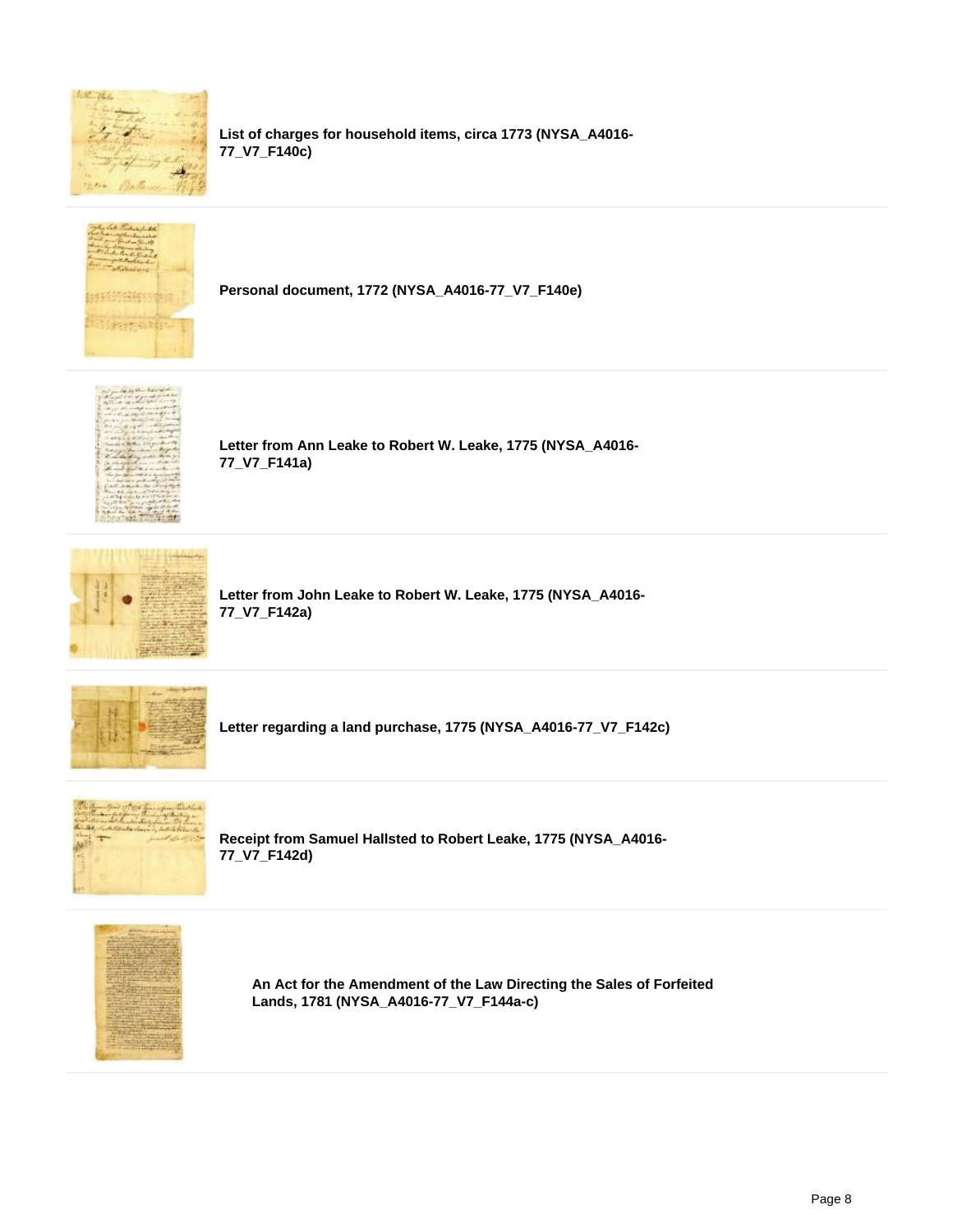

**Copy of a legislative act, 1781 (NYSA\_A4016-77\_V7\_F145a-e)**



**An act to remove doubts respecting judgment, bonds given to the Commissioner of Forfeitures, etc., 1787 (NYSA\_A4016-77\_V7\_F146)**



**Copy of a legislative act, 1780 (NYSA\_A4016-77\_V7\_F147a-b)**



**Copy of a legislative act, 1785 (NYSA\_A4016-77\_V7\_F147c)**



**Map of a tract of land of the Hosick Patent (NYSA\_A4016- 77\_V7\_F151b)**



**Map of land lots along the Hoosick River, circa 1780 (NYSA\_A4016- 77\_V7\_F151c)**



**Map of five lots of the Hosick Patent, circa 1780 (NYSA\_A4016- 77\_V7\_F151f)**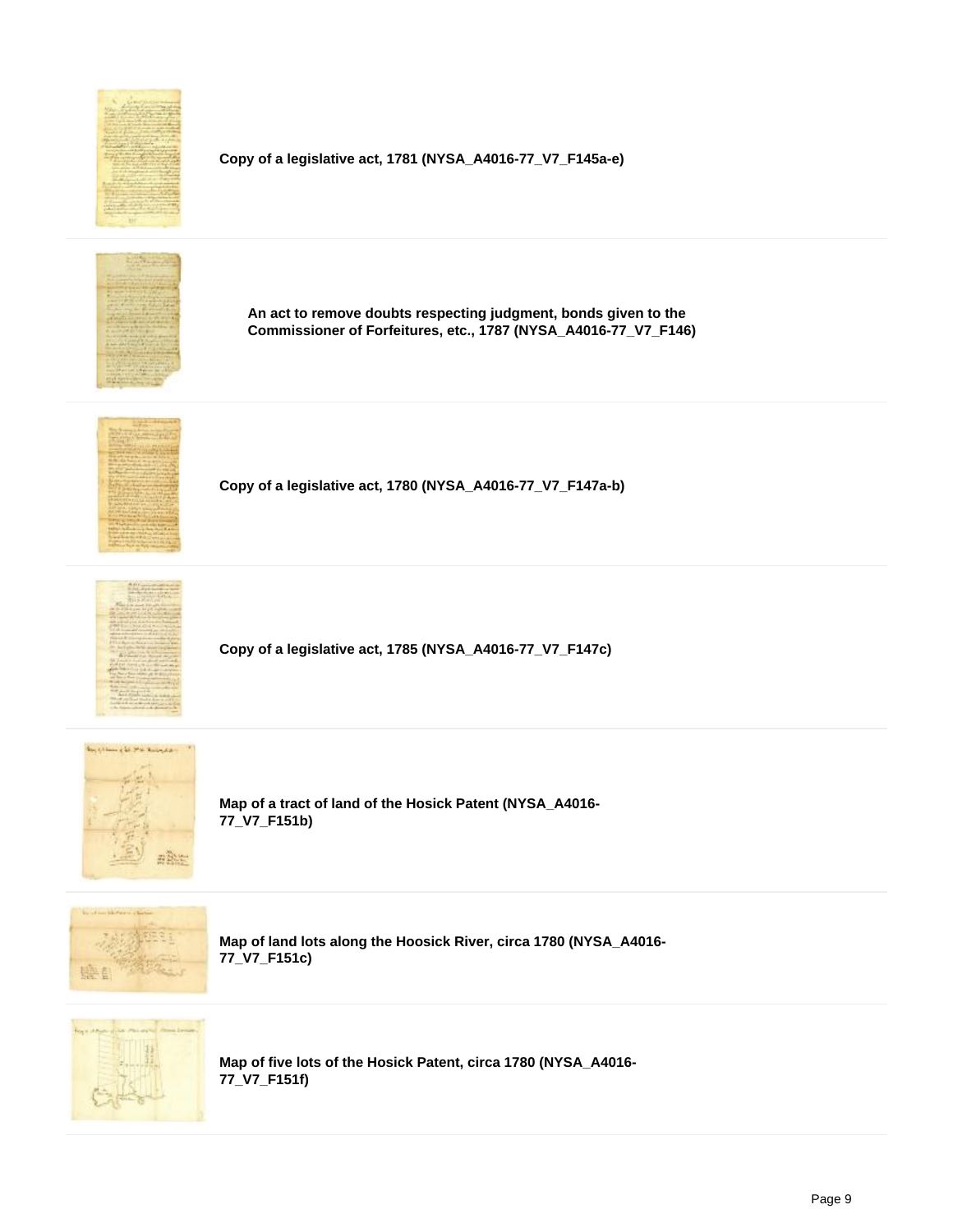

**Map of two lots of the Hosick Patent, circa 1780 (NYSA\_A4016- 77\_V7\_F151g)**



**Map of four lots of the Hosick Patent, circa 1772 (NYSA\_A4016- 77\_V7\_F151h)**



**Record of a land transaction, 1776 (NYSA\_A4016-77\_V7\_F151j)**



**Minutes of a meeting to resolve a land dispute, 1787 (NYSA\_A4016- 77\_V7\_F152a)**



**Resolution for a land grant, 1772 (NYSA\_A4016-77\_V7\_F152b)**



**Map of an area of Pittstown, N.Y., circa 1770 (NYSA\_A4016- 77\_V7\_F156)**



**Map of lot 52 in Pittstown, N.Y., circa 1772 (NYSA\_A4016- 77\_V7\_F160a)**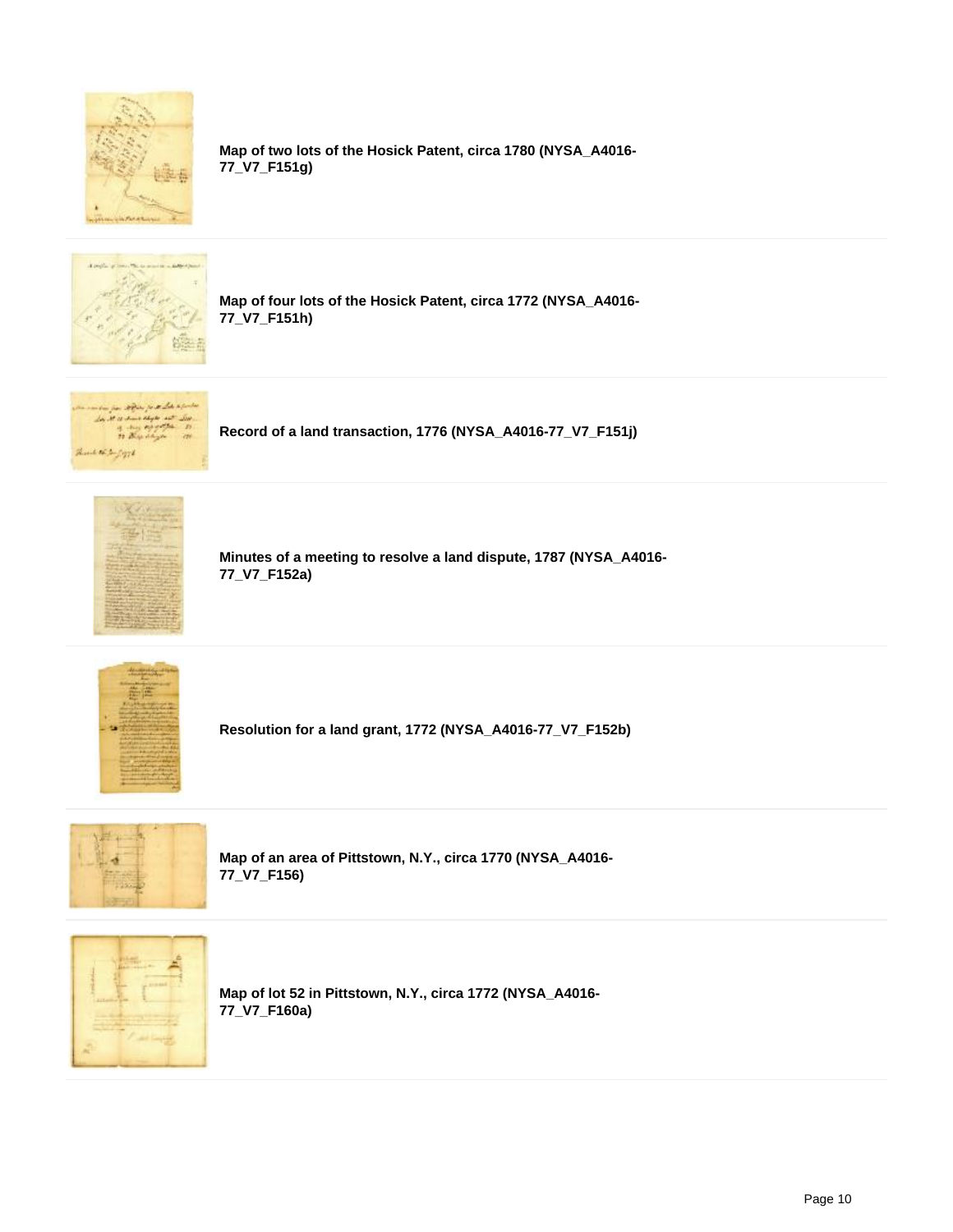

**Printed copy of an act for the forfeiture and sale of estates, 1779 (NYSA\_A4016-77\_V7\_F161)**



**Map of forfeited lands, 1780 (NYSA\_A4016-77\_V7\_F166)**



**Contract for land in Ulster County, 1772 (NYSA\_A4016-77\_V7\_F168)**



**Contract for land in Ulster County, 1772 (NYSA\_A4016-77\_V7\_F169)**



**Resolution regarding forfeited estates, 1781 (NYSA\_A4016- 77\_V7\_F183)**



**Deed for land in Pittstown, N.Y., 1811 (NYSA\_A4016-77\_V8\_F72a)**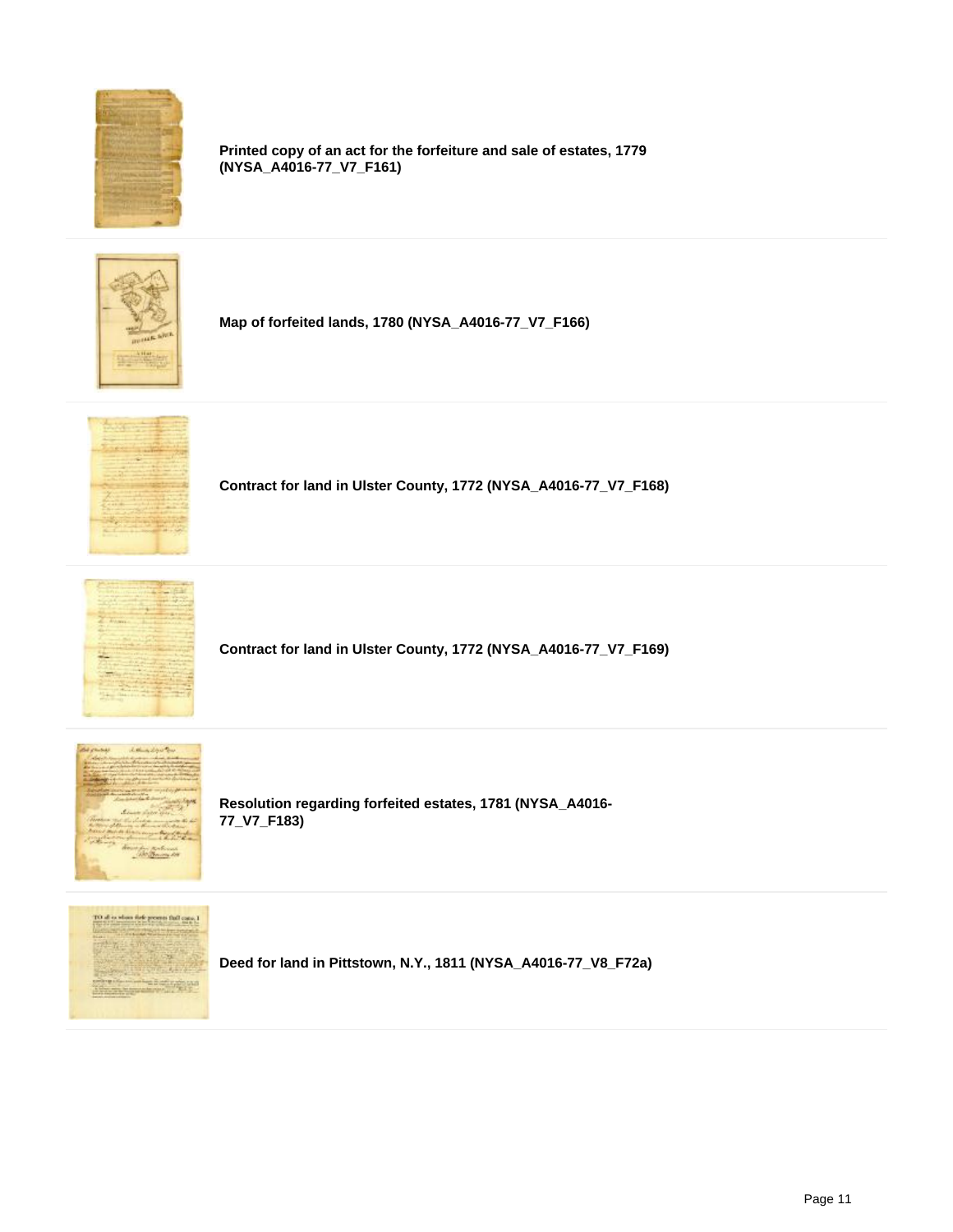

**Receipt for the purchase of land in Pittstown, 1810 (NYSA\_A4016- 77\_V8\_F72b)**



**Deed for land in Pittstown, 1811 (NYSA\_A4016-77\_V8\_F73)**



**Deed for land in Pittstown, 1811 (NYSA\_A4016-77\_V8\_F74a)**



**Receipt for the purchase of land in Pittstown, 1810 (NYSA\_A4016- 77\_V8\_F74c)**



**Deed for land in Pittstown, 1810 (NYSA\_A4016-77\_V8\_F75)**



**Deed for land in Pittstown, 1810 (NYSA\_A4016-77\_V8\_F76)**



**Deed for land in Pittstown, 1810 (NYSA\_A4016-77\_V8\_F77a)**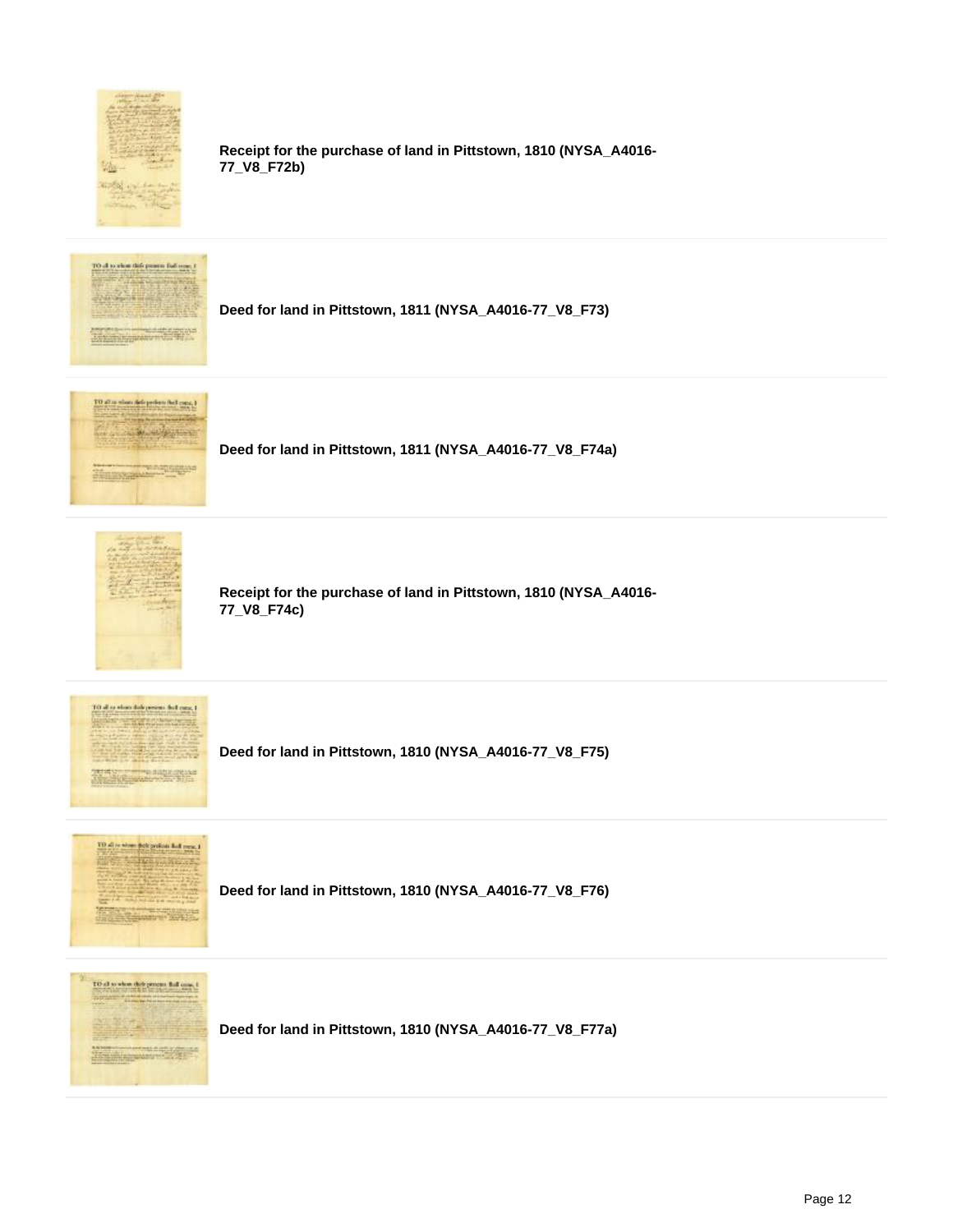

**Receipt for the purchase of land in Pittstown, 1811 (NYSA\_A4016- 77\_V8\_F77b)**



**Letter from Jonathan Brown to Simeon De Witt, 1807 (NYSA\_A4016- 77\_V9\_F6a)**



**Letter from John Woodworth to Simeon DeWitt, 1808 (NYSA\_A4016- 77\_V9\_F6b)**



**Statement describing land forfeited in Rensselaer County, 1807 (NYSA\_A4016-77\_V9\_F20a)**



**Statement describing land forfeited in Dutchess County, 1807 (NYSA\_A4016-77\_V9\_F24b)**



**Statement describing land forfeited in Rensselaer County, 1809 (NYSA\_A4016-77\_V9\_F30)**



**Letter to New York State Surveyor General, 1789 (NYSA\_A4016- 77\_V9\_F34)**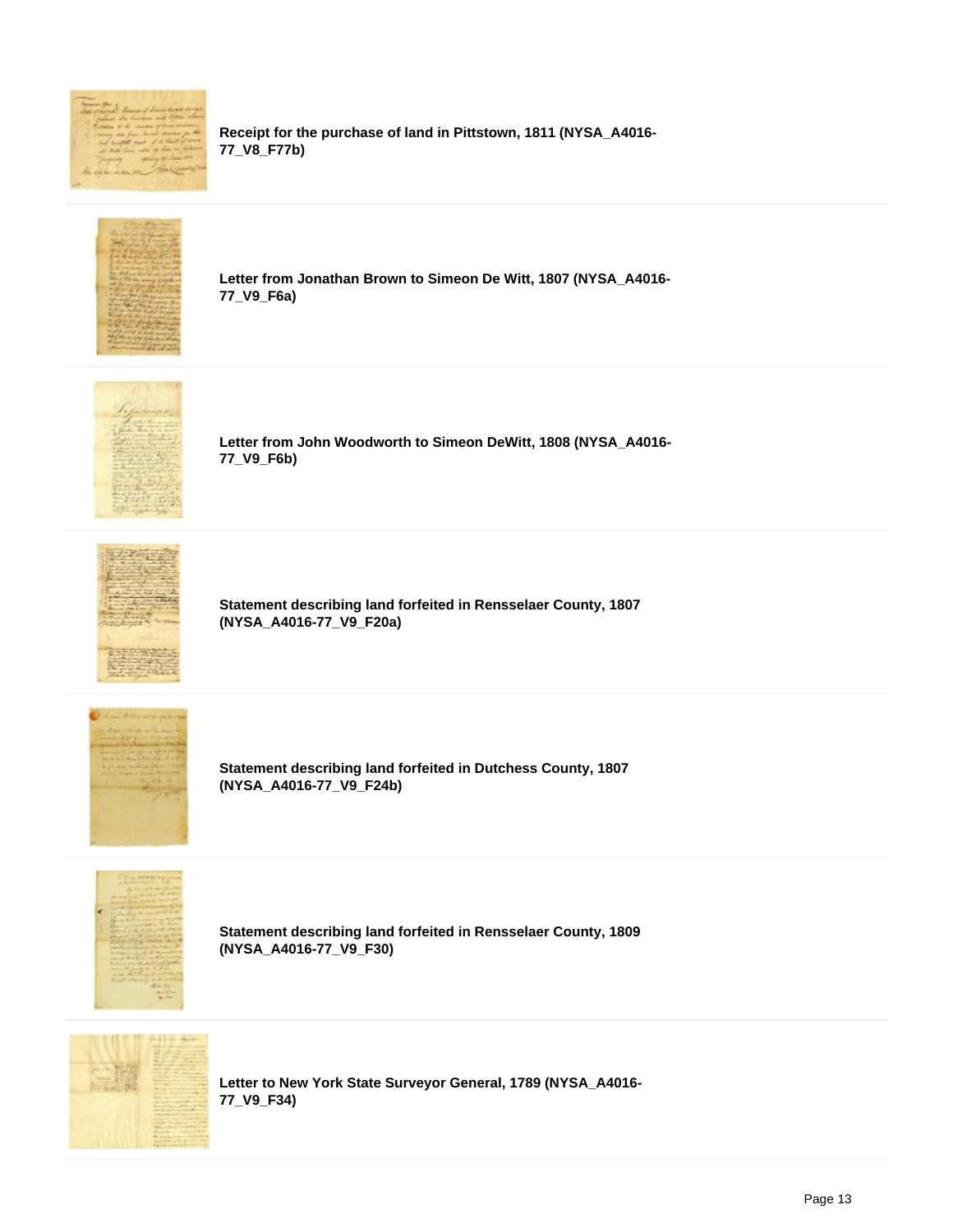

**Statement of discovery of lands forfeited within the Pittstown Patent, 1808 (NYSA\_A4016-77\_V9\_F47)**



**Deposition by Robert Watts, 1809 (NYSA\_A4016-77\_V9\_F70a)**



**Statement of discovery of forfeited lands in Bedlington, 1809 (NYSA\_A4016-77\_V9\_F70b)**



**The Bedlington Patent, 1770 (NYSA\_A4016-77\_V9\_F70c)**



**Appraisal for land in Montgomery County, 1790 (NYSA\_A4016- 77\_V9\_F70d)**



**Letter from John Watts to Simeon De Witt, 1809 (NYSA\_A4016- 77\_V9\_F70e)**



**Statement of discovery of forfeited lands in Bedlington, 1809 (NYSA\_A4016-77\_V9\_F70g)**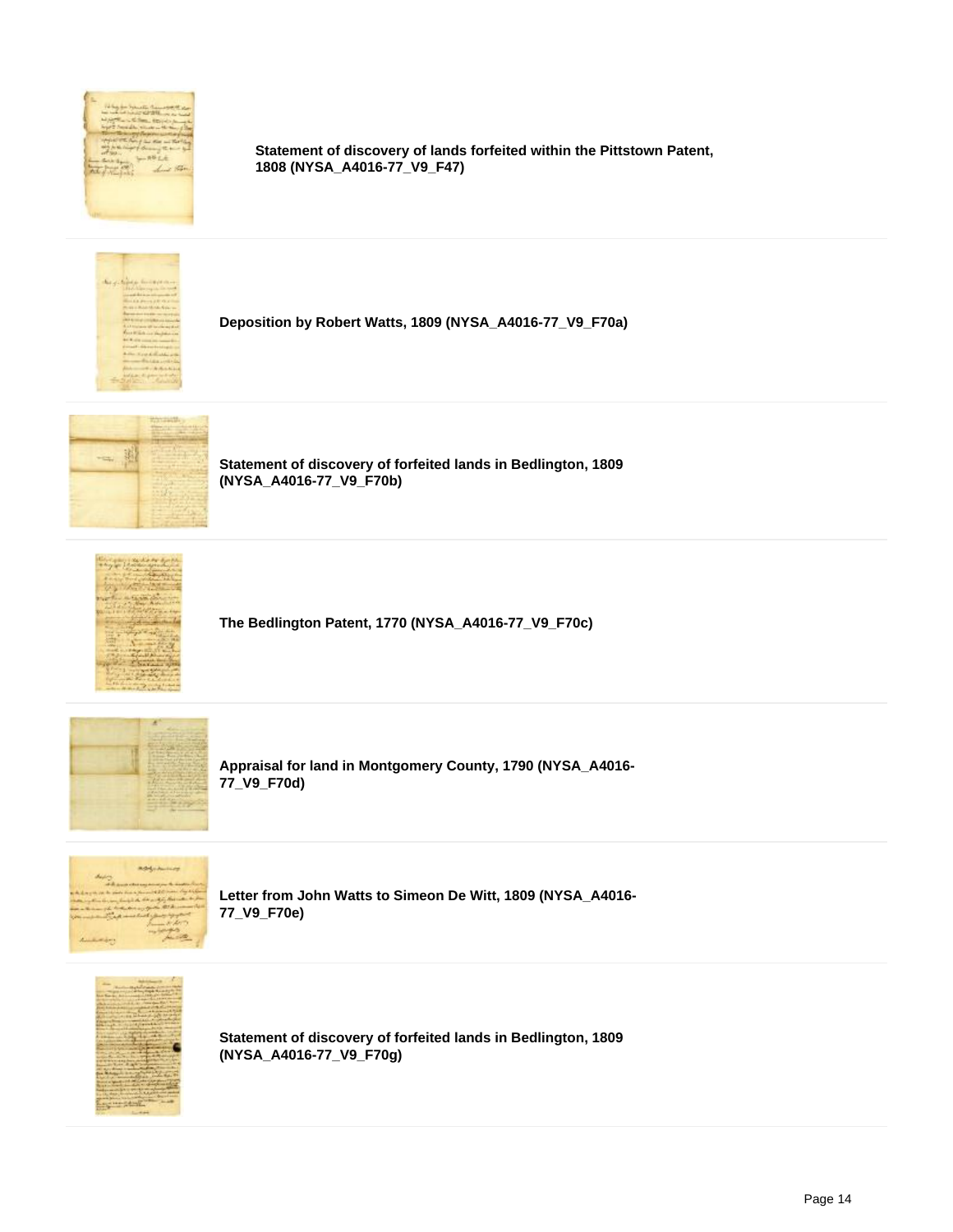

**Statement of discovery of forfeited lands in Washington County, 1804 (NYSA\_A4016-77\_V9\_F115a)**



**Letter from Benjamin Ford to Simeon De Witt, 1804 (NYSA\_A4016- 77\_V9\_F115b)**



**Deed for property in Pittstown, 1801 (NYSA\_A4016-77\_V9\_F191a)**



**Receipt for land purchased in Pittstown (NYSA\_A4016-77\_V9\_F191b)**



**Deed for lands in Pittstown, 1795 (NYSA\_A4016-77\_V9\_F192a)**



**Survey of land in Pittstown by Hazael Shephard, 1795 (NYSA\_A4016- 77\_V9\_F192b)**



**Description of land forfeited in Pittstown by Robert Leake, 1792 (NYSA\_A4016-77\_V9\_F192c)**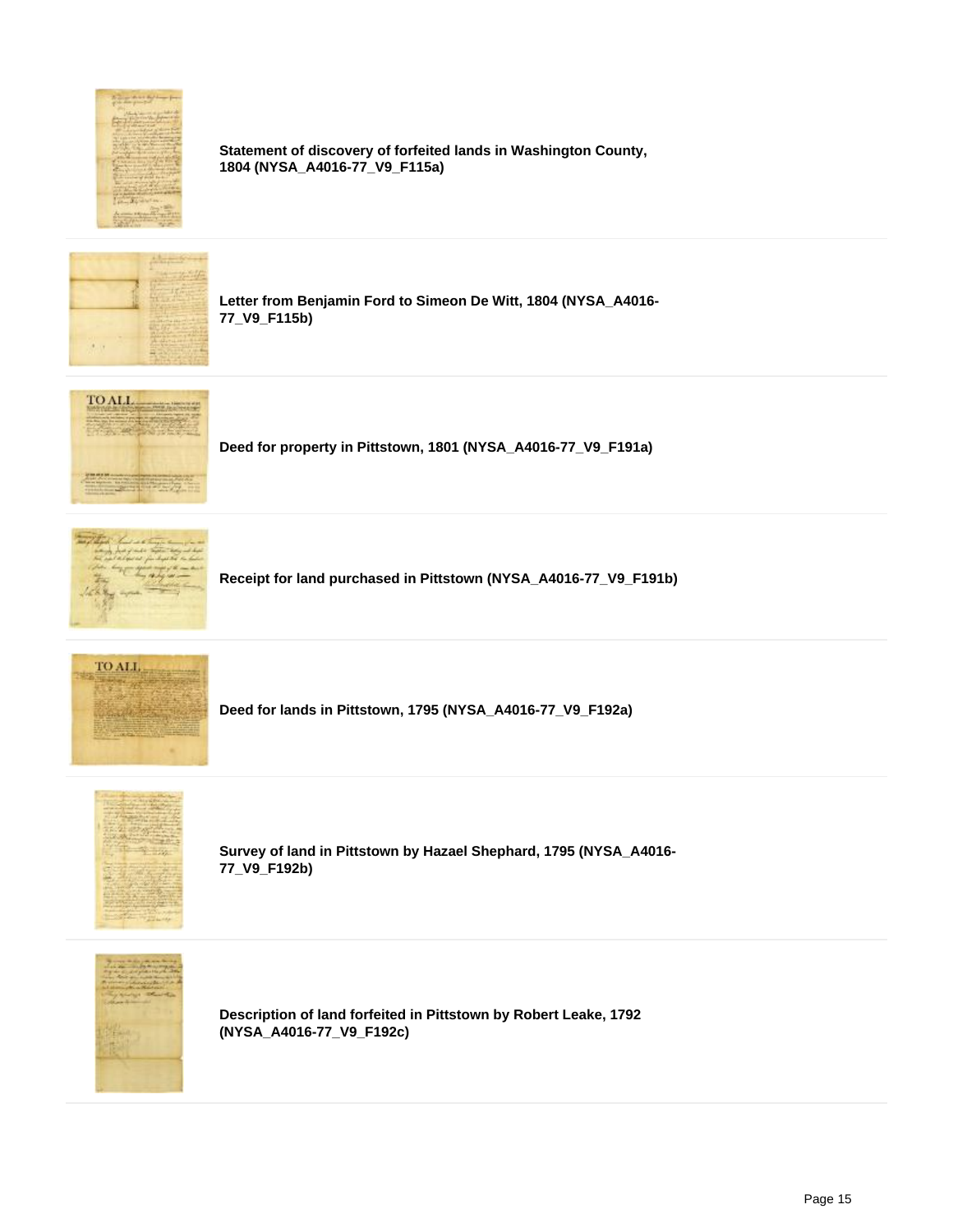

**Survey of forfeited land in Pittstown, 1795 (NYSA\_A4016- 77\_V9\_F192d)**



**Last Will and Testament of Robert Leake, Sr., 1772 (NYSA\_A4016- 77\_V10\_F92a)**



**Contract for an apprenticeship, 1772 (NYSA\_A4016-77\_V10\_F92b)**



**Letter from Ann Leake to Robert W. Leake, 1776 (NYSA\_A4016- 77\_V10\_F92c)**



**Letter from William Butler to Robert W. Leake, 1771 (NYSA\_A4016- 77\_V10\_F92d)**



**Letter from William Butler to Robert W. Leake, 1771 (NYSA\_A4016- 77\_V10\_F92e)**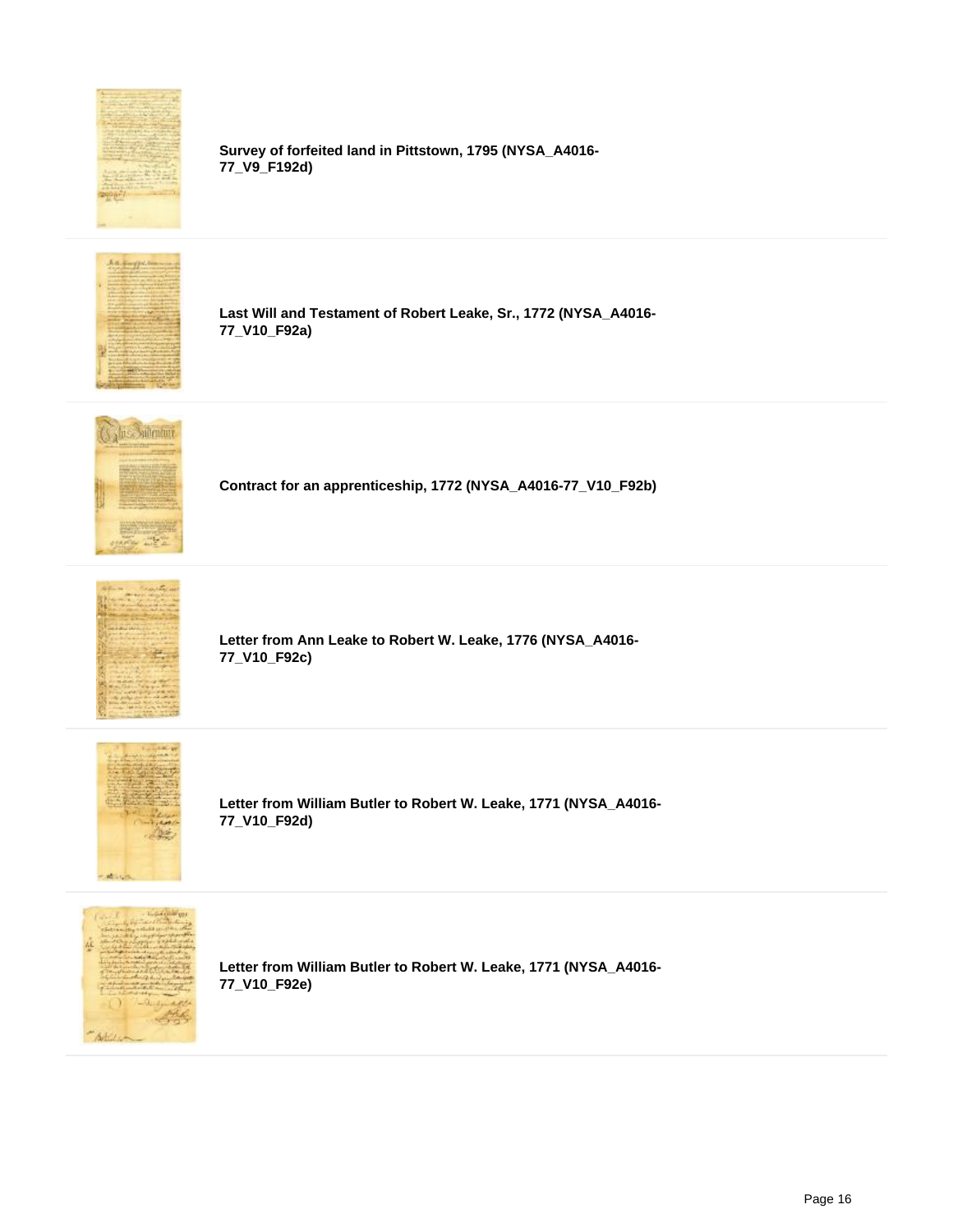

**Letter from Ann Leake to Robert W. Leake, 1775 (NYSA\_A4016- 77\_V10\_F93a)**



**Letter from William Tennick to Robert Leake, Sr., 1771 (NYSA\_A4016- 77\_V10\_F93b)**



**Letter to Robert W. Leake and Mr. Vandercook from Fred. W. Huht, 1772 (NYSA\_A4016-77\_V10\_F93c)**



**Receipt for the purchase of wheat and cotton, 1775 (NYSA\_A4016- 77\_V10\_F93d)**



**Receipt for the purchase of spirits and a barrel, 1776 (NYSA\_A4016- 77\_V10\_F93e)**



**Statement of payment for goods on an account, 1775 (NYSA\_A4016- 77\_V10\_F93f)**



**Leake family correspondence, circa 1772 (NYSA\_A4016- 77\_V10\_F93g)**



**Receipt for overpayment of taxes, 1776 (NYSA\_A4016-77\_V10\_F94a)**



**Receipt for payment, 1775 (NYSA\_A4016-77\_V10\_F94b)**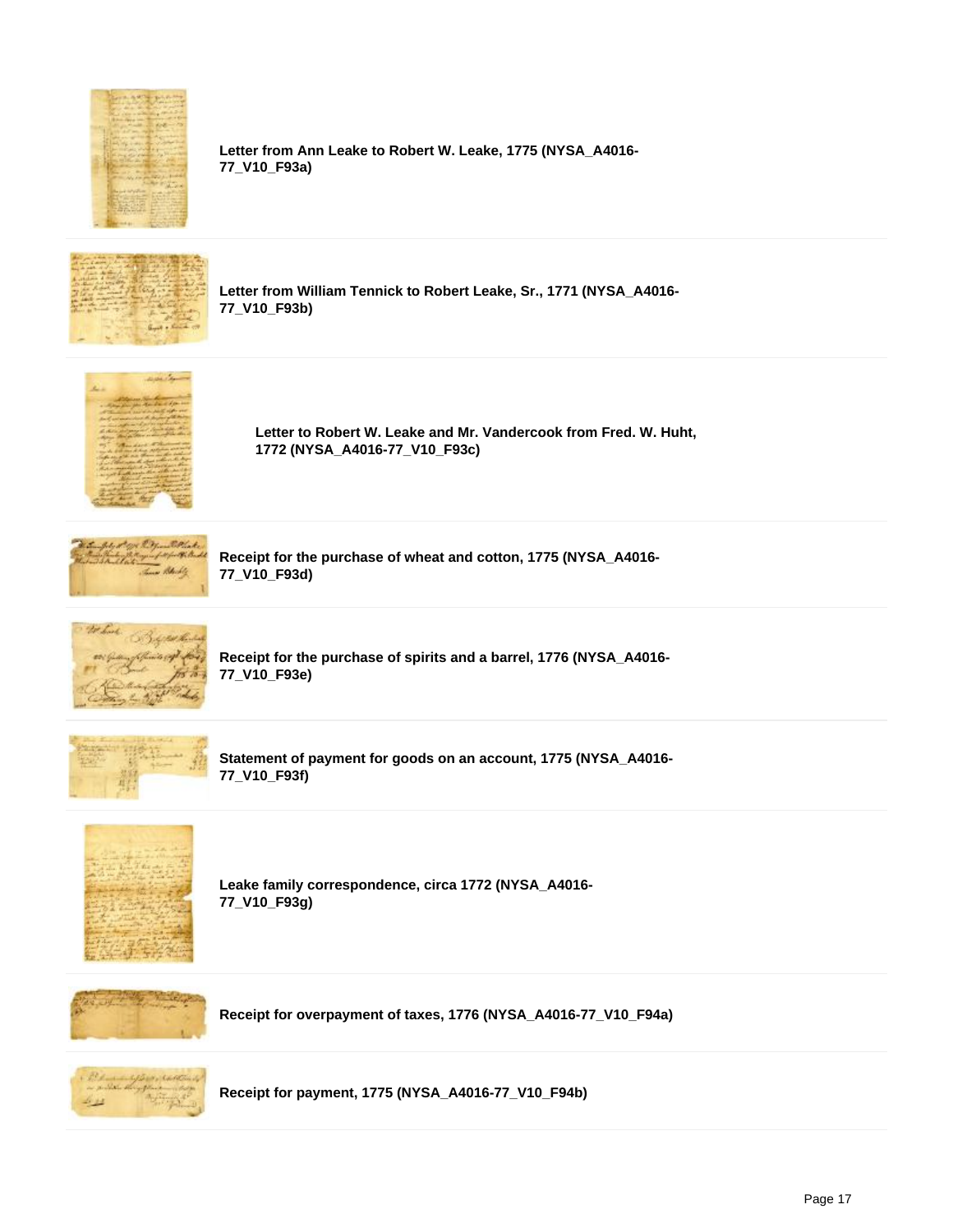

**Letter from Ann Leake to Robert W. Leake, 1768 (NYSA\_A4016- 77\_V10\_F94c)**



**Letter from Ann Leake to Robert W. Leake, 1774 (NYSA\_A4016- 77\_V10\_F94d)**



**Letter from James Tyler to Robert Leake, Sr., 1768 (NYSA\_A4016- 77\_V10\_F94e)**



**Letter from James Tyler to Robert Leake, Sr., 1768 (NYSA\_A4016- 77\_V10\_F94f)**



**Letter from William Butler to Robert W. Leake, 1771 (NYSA\_A4016- 77\_V10\_F95a)**



**Letter from William Butler to Robert W. Leake, 1771 (NYSA\_A4016- 77\_V10\_F95b)**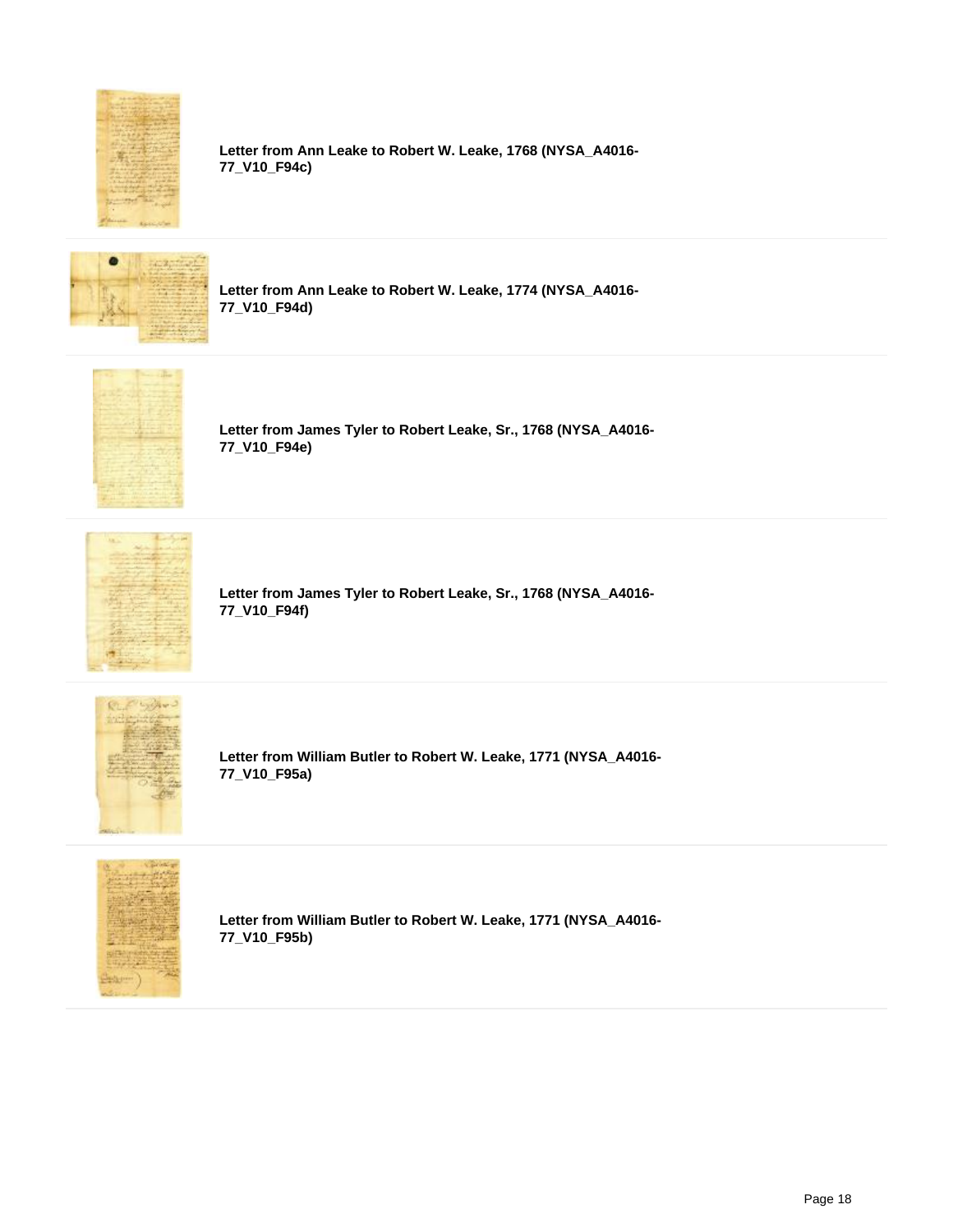

**Letter from John G. Leake to Robert W. Leake, 1774 (NYSA\_A4016- 77\_V10\_F95c)**



**Letter from James Tyler to Robert Leake, Sr., 1768 (NYSA\_A4016- 77\_V10\_F96a)**



**Letter from Abraham C. Cuyler to Captain John Wood, 1773 (NYSA\_A4016-77\_V10\_F96c)**



**Letter from Abraham C. Cuyler to Captain John Wood, 1773 (NYSA\_A4016-77\_V10\_F96d)**



**Letter from John Macombe to Robert W. Leake, 1777 (NYSA\_A4016- 77\_V10\_F96f)**



**Letter from John G. Leake to Robert W. Leake, 1774 (NYSA\_A4016- 77\_V10\_F97a)**



**Letter from A. Margaretta Fenwick to Robert W. Leake, 1769 (NYSA\_A4016-77\_V10\_F97b)**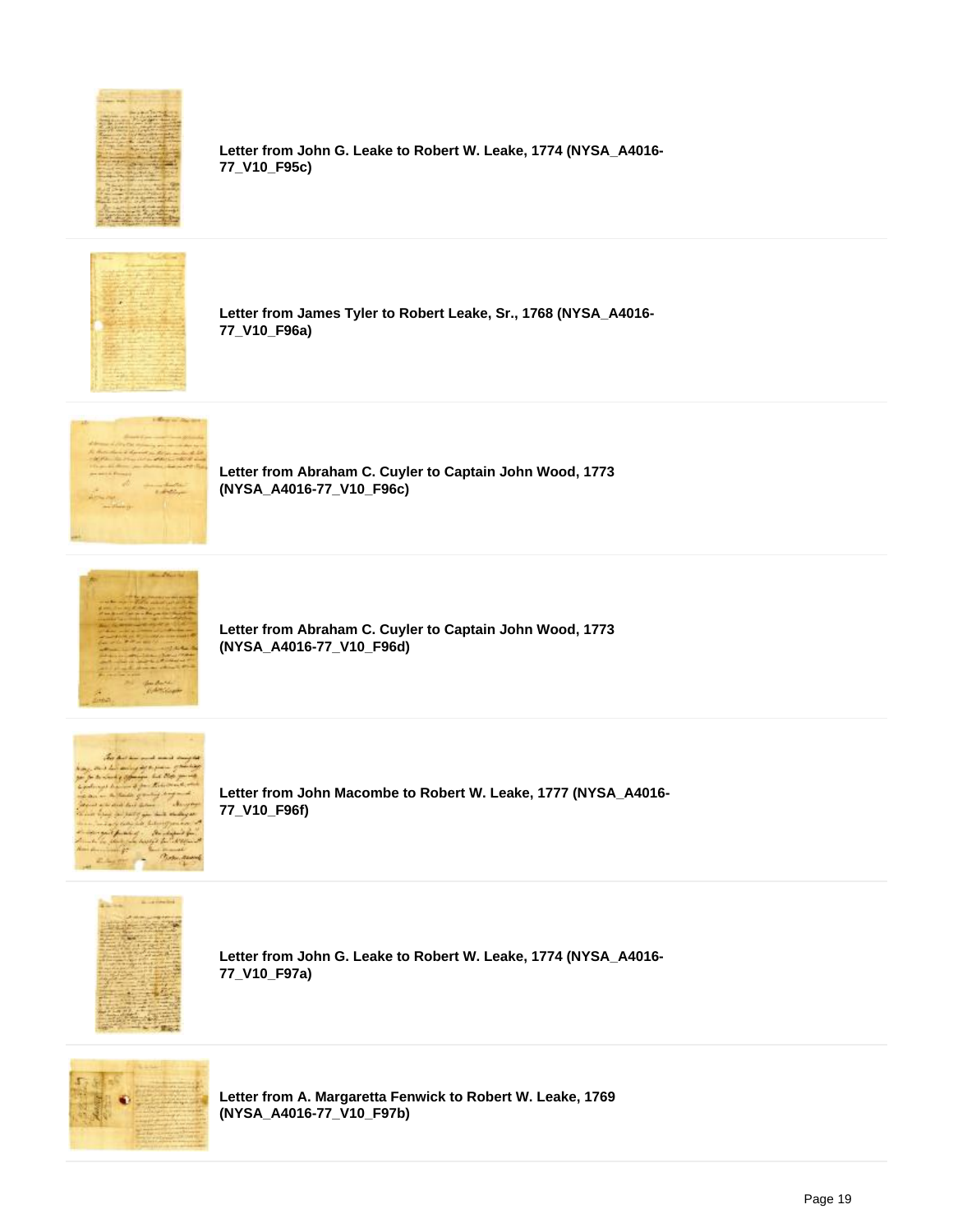

**Letter from Ann Leake to John G. Leake and Robert W. Leake, 1769 (NYSA\_A4016-77\_V10\_F97d)**



**Copy of a letter from Robert Leake, Sr. to Robert W. Leake and John G. Leake, circa 1770-1774 (NYSA\_A4016-77\_V10\_F97e)**



**Unaddressed letter from John Macombe, likely to Robert W. Leake, 1775 (NYSA\_A4016-77\_V10\_F97f)**



**Letter from Teunis Vechter to Robert W. Leake, 1774 (NYSA\_A4016- 77\_V10\_F97g)**



**Robert W. Leake's account with Hugh Fraser, 1776 (NYSA\_A4016- 77\_V10\_F97h)**



**Letter from James Brown to the New York Congress, 1776 (NYSA\_A4016-77\_V10\_F98a)**



**Letter from Robert W. Leake to William Fenwick, circa 1773 (NYSA\_A4016-77\_V10\_F98b)**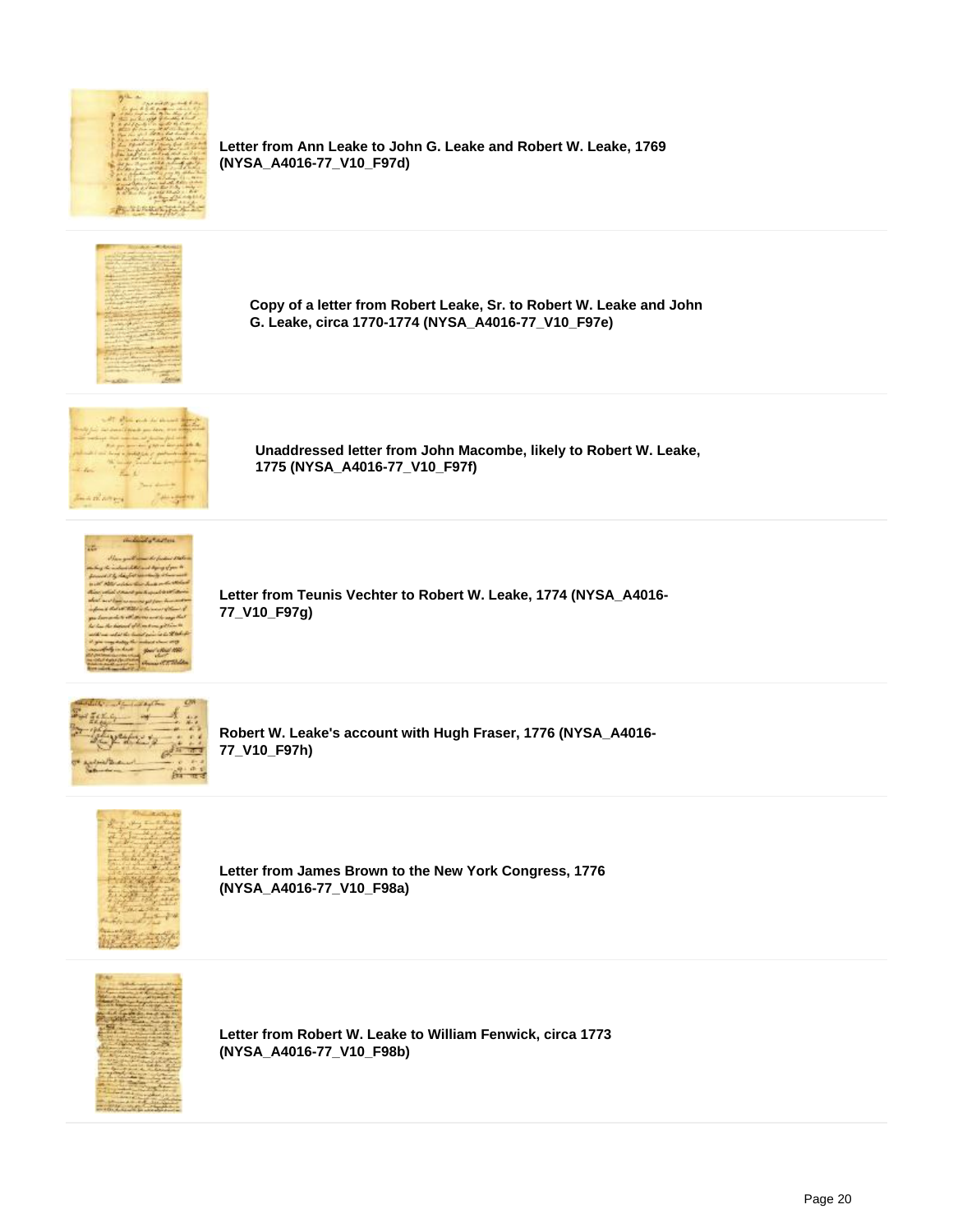

**Letter from Ann Leake to Robert W. Leake, 1775 (NYSA\_A4016- 77\_V10\_F98c)**



**Unaddressed letter from Robert W. Leake, circa 1770s (NYSA\_A4016- 77\_V10\_F98d)**



**Letter from Robert W. Leake to John G. Leake, 1775 (NYSA\_A4016- 77\_V10\_F98e)**



**Letter from Ann Leake to Robert W. Leake, 1775 (NYSA\_A4016- 77\_V10\_F99a)**



**Letter from John G. Leake to Robert W. Leake, 1775 (NYSA\_A4016- 77\_V10\_F99b)**



**Promissory Note for Robert W. Leake, 1776 (NYSA\_A4016- 77\_V10\_F99d)**



**Promissory Note, 1776 (NYSA\_A4016-77\_V10\_F99e)**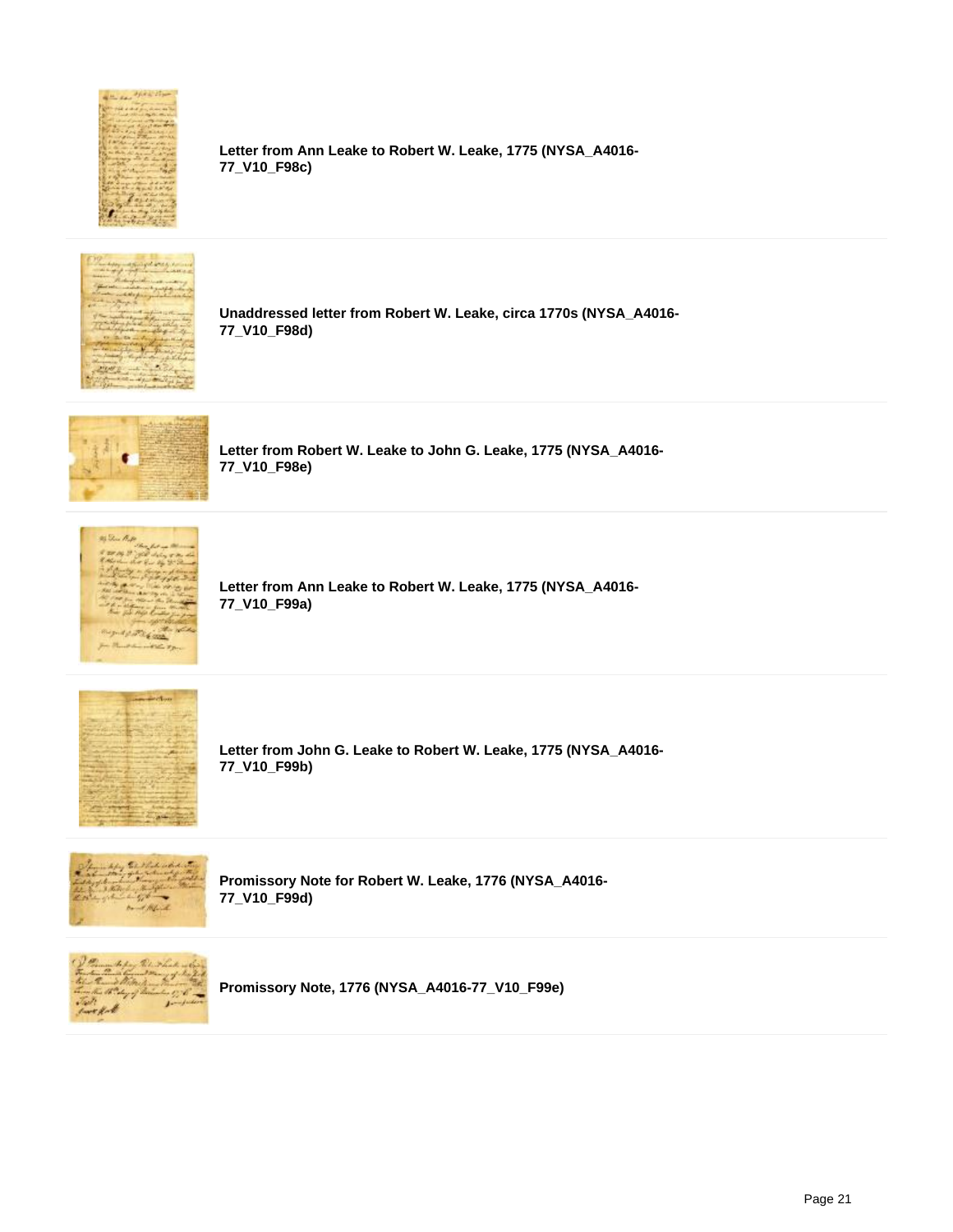

**Letter from Ann Leake to Robert W. Leake, 1774 (NYSA\_A4016- 77\_V10\_F99f)**



**Promissory Note, 1777 (NYSA\_A4016-77\_V10\_F99g)**



**Unaddressed letter from John Macombe, circa 1775-1777 (NYSA\_A4016-77\_V10\_F99h)**



**Promissory Note, 1774 (NYSA\_A4016-77\_V10\_F99i)**



**Promissory Note, 1776 (NYSA\_A4016-77\_V10\_F99j)**



**Letter from Ann Leake to Robert W. Leake, 1775 (NYSA\_A4016- 77\_V10\_F100a)**



**Letter from James Tyler to Robert Leake, Sr., 1770 (NYSA\_A4016- 77\_V10\_F101)**



**Map of land lots in the Totten and Crossfield Patent, circa 1790s (NYSA\_A4016-77\_V10\_F137)**